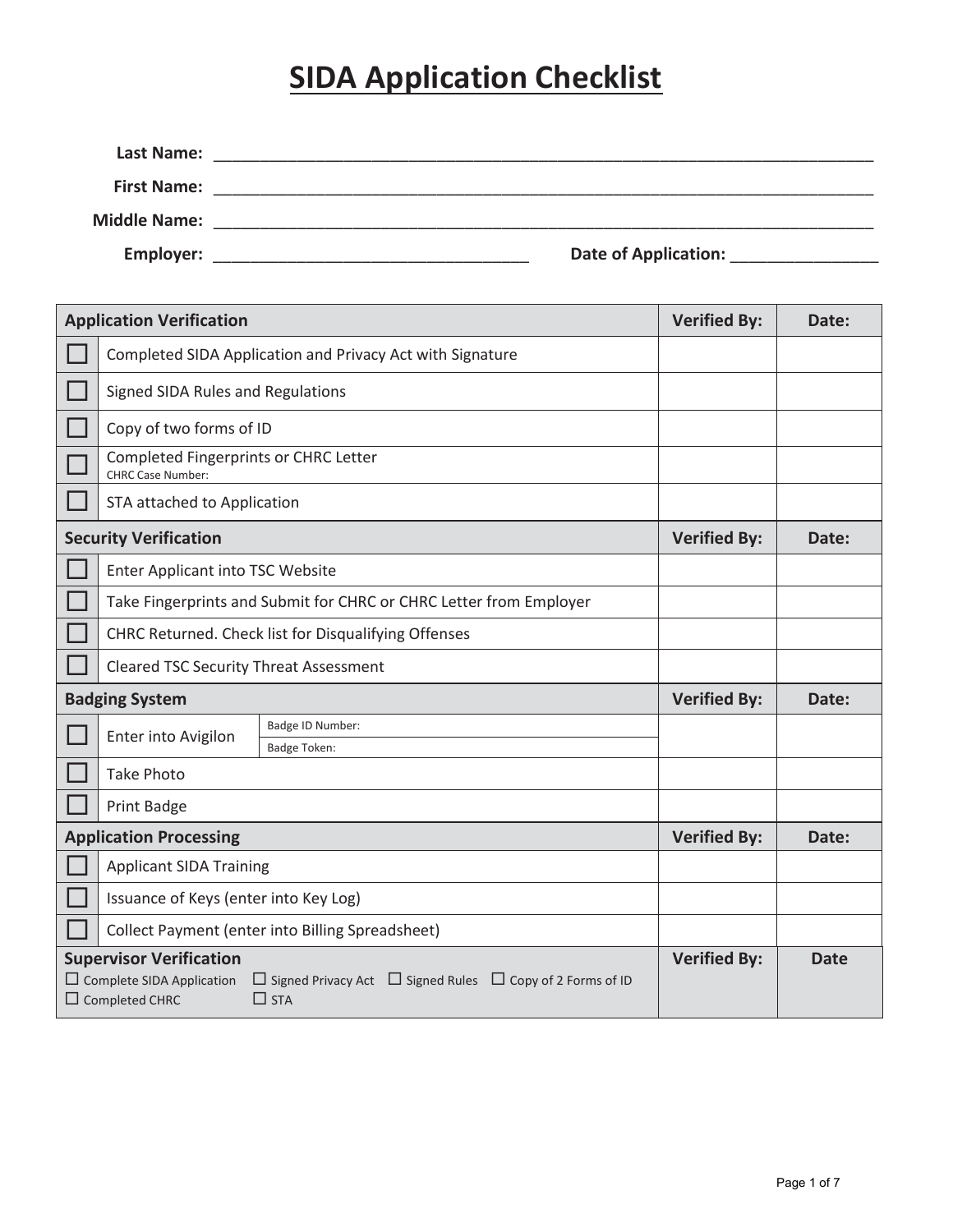## **SECURITY IDENTIFICATION BADGE APPLICATION**

#### **- USE BLACK OR BLUE INK ONLY–**

#### **ITEMS 1 THRU 4 MUST BE COMPLETED BY THE AUTHORIZED SIGNATORY AND ARE REQUIRED FOR PROCESSING.**

|  |  | Security Badge Authorization form must be completed for individuals without an Authorized Signatory |  |
|--|--|-----------------------------------------------------------------------------------------------------|--|
|  |  |                                                                                                     |  |

| <b>1. REASON FOR</b><br><b>APPLICATION:</b><br>(Must check one only) |                                    |                          |                                             | $\Box$ New $\Box$ Renew $\Box$ Upgrade/Downgrade $\Box$ Lost/Stolen $\Box$ Damaged $\Box$ Reactivate/Retraining |
|----------------------------------------------------------------------|------------------------------------|--------------------------|---------------------------------------------|-----------------------------------------------------------------------------------------------------------------|
| 2. BADGE TYPE REQUESTED:<br>(Must check one only)                    | $\Box$ SIDA                        | $\Box$ Sterile Area Only |                                             | $\Box$ General Aviation                                                                                         |
| 3. DRIVERS TRAINING:<br>(Must check one only)                        | □ Drivers Training <b>REQUIRED</b> |                          | $\Box$ Drivers Training <b>NOT REQUIRED</b> |                                                                                                                 |

| <b>4. AUTHORIZED SIGNATORY</b>                                                                                                                                                                 |               |  |  |  |
|------------------------------------------------------------------------------------------------------------------------------------------------------------------------------------------------|---------------|--|--|--|
| I attest the individual applicant listed below has a specific need for unescorted access and the individual applicant acknowledges their<br>security responsibilities under 49 CFR 1540.105(a) |               |  |  |  |
| Authorized by (print)                                                                                                                                                                          | Title (print) |  |  |  |
| Signature                                                                                                                                                                                      | Date          |  |  |  |
| Agency                                                                                                                                                                                         | Badge Type    |  |  |  |

#### **ITEMS 5 THROUGH 32 MUST BE COMPLETED BY THE APPLICANT AND REVIEWED BY THE AUTHORIZED SIGNATORY. PLEASE PRINT CLEARLY.**

| <b>5. LAST NAME</b>                              |                           |            |      |                                                                      | <b>6. FIRST NAME</b>       |                                              |                          |  |
|--------------------------------------------------|---------------------------|------------|------|----------------------------------------------------------------------|----------------------------|----------------------------------------------|--------------------------|--|
| 7. MIDDLE NAME                                   |                           |            |      |                                                                      | <b>8. SOCIALSECURITY #</b> |                                              |                          |  |
| 9. LIST ALL ALIAS/MAIDEN<br><b>NAMES</b>         |                           |            |      |                                                                      |                            |                                              |                          |  |
| <b>10. STREET ADDRESS</b>                        |                           |            |      |                                                                      |                            |                                              |                          |  |
| <b>11. CITY</b>                                  |                           |            |      | 12. STATE                                                            |                            | 13. ZIP CODE                                 |                          |  |
| <b>14. COUNTRY</b>                               |                           |            |      | <b>15. TELEPHONE #</b>                                               |                            |                                              |                          |  |
| 16. HEIGHT                                       | ft.<br>in.                | 17. WEIGHT | lbs. | 18. GENDER                                                           |                            |                                              | <b>19. DATE OF BIRTH</b> |  |
| <b>20. RACE</b>                                  |                           |            |      | <b>21. EYE COLOR</b>                                                 |                            |                                              | <b>22.HAIR COLOR</b>     |  |
| 23. COUNTRY OF<br><b>CITIZENSHIP</b>             |                           |            |      | 24. PLACE OF BIRTH (U.S STATE or COUNTRY)                            |                            |                                              |                          |  |
| 25. PASSPORT#                                    |                           |            |      | <b>26. PASSPORT COUNTRY</b>                                          |                            |                                              |                          |  |
| $27.1-9$<br><b>DOCUMENTS</b>                     | $\Box$ Non Immigrant VISA |            |      | $\Box$ I-94 Form (If checked, must complete #29)                     |                            |                                              | <b>28. I-9 DOCUMENT#</b> |  |
| 29. ALIEN REGISTRATION #                         |                           |            |      | <b>30. U.S. CERTIFICATION OF BIRTH ABROAD</b><br>(DS-1350 or FS-545) |                            | $\Box$ Yes $\Box$ No<br>(attach copy if Yes) |                          |  |
| 31. Employer<br>Aircraft / Hangar                |                           |            |      | 32. EMAIL                                                            |                            |                                              |                          |  |
| Vehicle Year Make,<br>Model, Plate, State        |                           |            |      |                                                                      |                            |                                              |                          |  |
| Vehicle Year Make,<br><b>Model, Plate, State</b> |                           |            |      |                                                                      |                            |                                              |                          |  |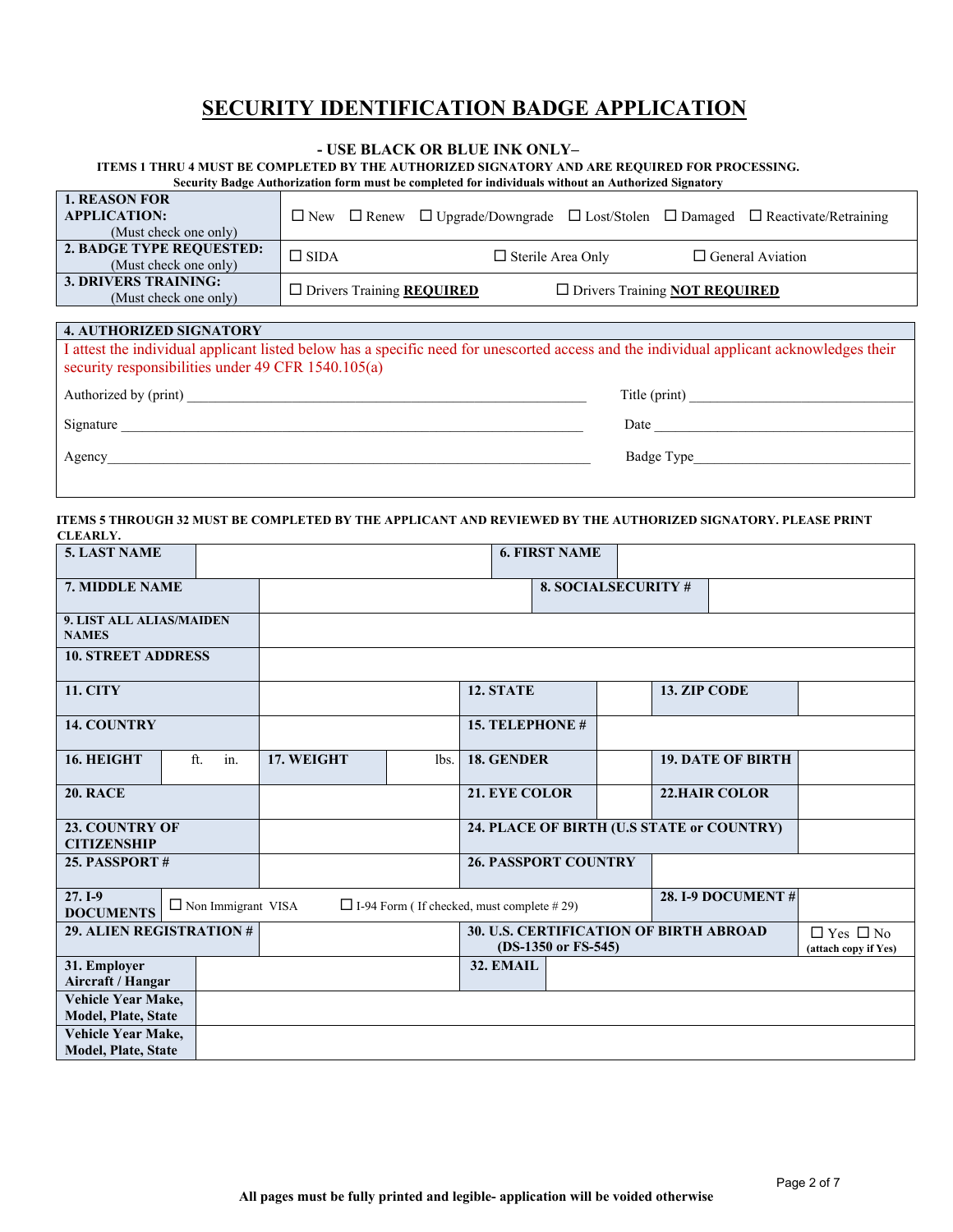## **PRIVACY ACT NOTICE STATEMENT**

**Authority:** 6 U.S.C. § 1140, 46 U.S.C. § 70105; 49 U.S.C. §§ 106, 114, 5103a, 40103(b)(3), 40113, 44903, 44935-44936, 44939, and 46105; the Implementing Recommendations of the 9/11 Commission Act of 2007, § 1520 (121 Stat. 444, Public Law 110-53, August 3, 2007); FAA Reauthorization Act of 2018, §1934(c) (132 Stat. 3186, Public Law 115-254, Oct 5, 2018), and Executive Order 9397 (November 22, 1943), as amended.

**Purpose**: The Department of Homeland Security (DHS) will use the information to conduct a security threat assessment. If applicable, your fingerprints and associated information will be provided to the Federal Bureau of Investigation (FBI) for the purpose of comparing your fingerprints to other fingerprints in the FBI's Next Generation Identification (NGI) system or its successor systems including civil, criminal, and latent fingerprint repositories. The FBI may retain your fingerprints and associated information in NGI after the completion of this application and, while retained, your fingerprints may continue to be compared against other fingerprints submitted to or retained by NGI. DHS will also transmit your fingerprints for enrollment into US-VISIT Automated Biometrics Identification System (IDENT).

DHS will also maintain a national, centralized revocation database of individuals who have had airport- or aircraft operatorissued identification media revoked for noncompliance with aviation security requirements. DHS has established a process to allow an individual whose name is mistakenly entered into the database to correct the record and have the individual's name expunged from the database. If an individual who is listed in the centralized database wishes to pursue expungement due to mistaken identity, the individual must send an email to TSA at Aviation.workers@tsa.dhs.gov.

**Routine Uses**: In addition to those disclosures generally permitted under 5 U.S.C. § 552a(b) of the Privacy Act, all or a portion of the records or information contained in this system may be disclosed outside DHS as a routine use pursuant to 5 U.S.C. § 552a(b)(3) including with third parties during the course of a security threat assessment, employment investigation, or adjudication of a waiver or appeal request to the extent necessary to obtain information pertinent to the assessment, investigation, or adjudication of your application or in accordance with the routine uses identified in the TSA system of records notice (SORN) DHS/TSA 002, Transportation Security Threat Assessment System. For as long as your fingerprints and associated information are retained in NGI, your information may be disclosed pursuant to your consent or without your consent as permitted by the Privacy Act of 1974 and all applicable Routine Uses as may be published at any time in the Federal Register, including the Routine Uses for the NGI system and the FBI's Blanket Routine Uses.

**Disclosure**: Pursuant to § 1934(c) of the FAA Reauthorization Act of 2018, TSA is required to collect your SSN on applications for Secure Identification Display Area (SIDA) credentials. For SIDA applications, failure to provide this information will result in denial of a credential. For other aviation credentials, although furnishing your SSN is voluntary, if you do not provide the information requested, DHS may be unable to complete your security threat assessment.

### **APPLICANT CERTIFICATION STATEMENT**

The information I have provided is true, complete, and correct to the best of my knowledge and belief and is provided in good faith. I understand that a knowing and willful false statement can be punished by fine or imprisonment or both (see section 1001 of the Title 18 of the United States Code).

I authorize the Social Security Administration to release my Social Security Number and full name to the Transportation Security Administration, Enrollments Services and Vetting Programs, Attention: Vetting Programs (TSA-10)/Aviation Worker Program, 6595 Springfield Center Drive, Springfield, VA 20598-6010.

I am the individual to whom the information applies and want this information released to verify that my SSN is correct. I know that if I make any representation that I know is false to obtain information from social security records, I could be punished by fine or imprisonment or both.

| <b>Applicant Signature</b>                   |  | Date             |
|----------------------------------------------|--|------------------|
| <b>Applicant Full Name &amp; SSN (Print)</b> |  | Date of Birth    |
|                                              |  | TSA APPROVAL BY: |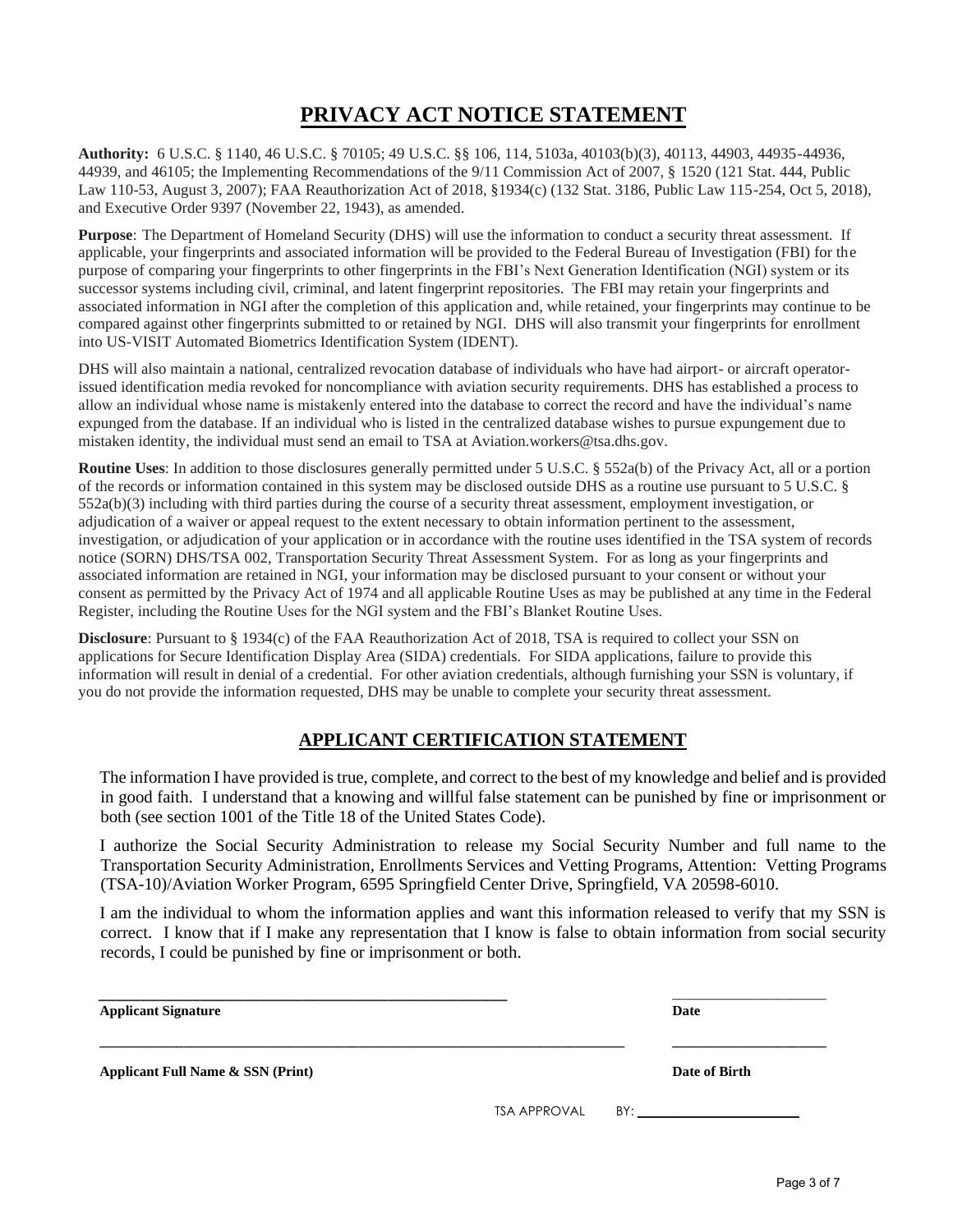## **Durango-La Plata County Airport SIDA Badge Rules and Regulations**

The Undersigned, by accepting a Security ID Card issued by the Durango-La Plata County Airport, hereby acknowledges and agrees to the following:

1. The Security ID Card is the property of the Durango-La Plata County Airport and will be surrendered upon termination of employment, extended leave of absence, transfer, or upon any violation of airport regulations or the conditions contained herein.

IN THE EVENT YOU FAIL TO RETURN YOUR ID CARD ON TERMINATION OF EMPLOYMENT OR DEMAND BY THE AIRPORT, THE AIRPORT MAY BE FORCED TO RECALL AND REISSUE ALL ID CARDS. THEREFORE, SHOULD YOU FAIL TO IMMEDIATELY RETURN YOUR ID CARD TO THE AIRPORT AT ITS ADMINISTRATION OFFICES ON DEMAND OR ON TERMINATION OF EMPLOYMENT, YOU AGREE TO PAY LIQUIDATED DAMAGES OF \$500.00, AND ALL REASONABLE EXPENSES AND ATTORNEY'S FEES ASSOCIATED WITH ANY EFFORTS BY THE AIRPORT TO SECURE THE RETURN OF YOUR ID CARD. YOU FURTHER AGREE TO BE SUBJECT TO THE JURISDICTION AND VENUE OF THE LA PLATA COUNTY COURTS FOR ANY ACTION NECESSARY TO SECURE RETURN OF THE ID CARD AND/OR PAYMENT OF THE LIQUIDATED DAMAGES, EXPENSES AND ATTORNEY'S FEES.

- 2. Undersigned agrees to notify the Airport security office as expeditiously as possible if the Card is missing or has been stolen.
- 3. Undersigned agrees that he/she will not transfer, loan or convey the Security ID Card to any other person(s).
- 4. Badge fees:  $1^{st}$  issue; \$100 + \$75 for fingerprints. Renew \$50 + \$75 for fingerprints. There will be a 1st time fee of \$75.00 for replacing a lost or stolen card and \$100.00 fee thereafter. Replacement of damaged badge \$25.00. Charge to employer if ID is not returned \$200.00.
- 5. The Security ID Card will always be worn on the outer most garment above the waist when the undersigned is in the Security Identification Display Area (SIDA).
- 6. Undersigned agrees that he/she will challenge any person found in the SIDA without a valid Security ID Card exposed upon their person and will notify their Ground Security Coordinator of such violation.
- 7. Individuals who possess an Airport issued SIDA badge who are traveling as passengers must access the sterile area through a TSA screening checkpoint with any accessible property they intend to carry onboard the aircraft and remain in the sterile area after entering. Individuals may not access the Secure or Sterile area with their Airport ID while not on duty.
- 8. SCREENING NOTICE: Any employee holding a credential granting access to a Security Identification Display Area may be screened at any time while gaining access to, working in, or leaving a Security Identification Display Area.
- 9. Undersigned agrees not to post images of the DRO SIDA badge on social media.
- 10. Undersigned understands that any violation of the above may result in the cancellation and surrender of the security ID card at the discretion of the Airport Security Coordinator.

| SIGNED:              | DATE:            |
|----------------------|------------------|
| <b>PRINTED NAME:</b> | <b>EMPLOYER:</b> |

If you have any questions, contact the airport security office at 970-382-6050 or Airport Duty Phone 970-759-4342 ASC Dennis Ray: 970-764-5831 Airport Administration: 970-382-6050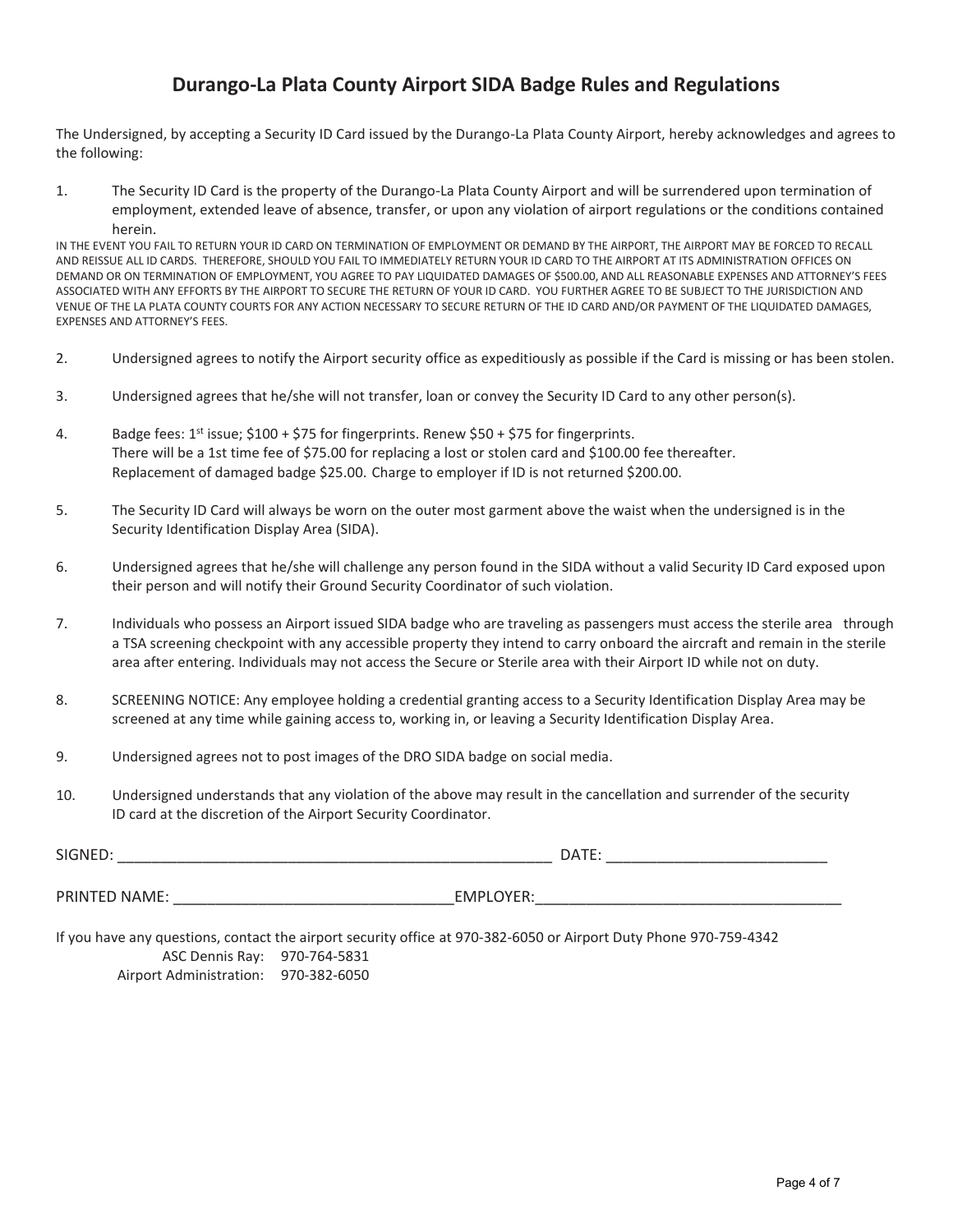## **Durango-La Plata County Airport SIDA Badge Rules and Regulations**

The Undersigned, by accepting a Security ID Card issued by the Durango-La Plata County Airport, hereby acknowledges and agrees to the following:

1. The Security ID Card is the property of the Durango-La Plata County Airport and will be surrendered upon termination of employment, extended leave of absence, transfer, or upon any violation of airport regulations or the conditions contained herein.

IN THE EVENT YOU FAIL TO RETURN YOUR ID CARD ON TERMINATION OF EMPLOYMENT OR DEMAND BY THE AIRPORT, THE AIRPORT MAY BE FORCED TO RECALL AND REISSUE ALL ID CARDS. THEREFORE, SHOULD YOU FAIL TO IMMEDIATELY RETURN YOUR ID CARD TO THE AIRPORT AT ITS ADMINISTRATION OFFICES ON DEMAND OR ON TERMINATION OF EMPLOYMENT, YOU AGREE TO PAY LIQUIDATED DAMAGES OF \$500.00, AND ALL REASONABLE EXPENSES AND ATTORNEY'S FEES ASSOCIATED WITH ANY EFFORTS BY THE AIRPORT TO SECURE THE RETURN OF YOUR ID CARD. YOU FURTHER AGREE TO BE SUBJECT TO THE JURISDICTION AND VENUE OF THE LA PLATA COUNTY COURTS FOR ANY ACTION NECESSARY TO SECURE RETURN OF THE ID CARD AND/OR PAYMENT OF THE LIQUIDATED DAMAGES, EXPENSES AND ATTORNEY'S FEES.

- 2. Undersigned agrees to notify the Airport security office as expeditiously as possible if the Card is missing or has been stolen.
- 3. Undersigned agrees that he/she will not transfer, loan or convey the Security ID Card to any other person(s).
- 4. Badge fees:  $1^{st}$  issue; \$100 + \$75 for fingerprints. Renew \$50 + \$75 for fingerprints. There will be a 1st time fee of \$75.00 for replacing a lost or stolen card and \$100.00 fee thereafter. Replacement of damaged badge \$25.00. Charge to employer if ID is not returned \$200.00.
- 5. The Security ID Card will always be worn on the outer most garment above the waist when the undersigned is in the Security Identification Display Area (SIDA).
- 6. Undersigned agrees that he/she will challenge any person found in the SIDA without a valid Security ID Card exposed upon their person and will notify their Ground Security Coordinator of such violation.
- 7. Individuals who possess an Airport issued SIDA badge who are traveling as passengers must access the sterile area through a TSA screening checkpoint with any accessible property they intend to carry onboard the aircraft and remain in the sterile area after entering. Individuals may not access the Secure or Sterile area with their Airport ID while not on duty.
- 8. SCREENING NOTICE: Any employee holding a credential granting access to a Security Identification Display Area may be screened at any time while gaining access to, working in, or leaving a Security Identification Display Area.
- 9. Undersigned agrees not to post images of the DRO SIDA badge on social media.
- 10. Undersigned understands that any violation of the above may result in the cancellation and surrender of the security ID card at the discretion of the Airport Security Coordinator.

# **\*\*\*\*\*\*\*\*\*\*\*APPLICANT COPY\*\*\*\*\*\*\*\*\*\*\***

If you have any questions, contact the airport security office at 970-382-6050 or Airport Duty Phone 970-759-4342 ASC Dennis Ray: 970-764-5831 Airport Administration: 970-382-6050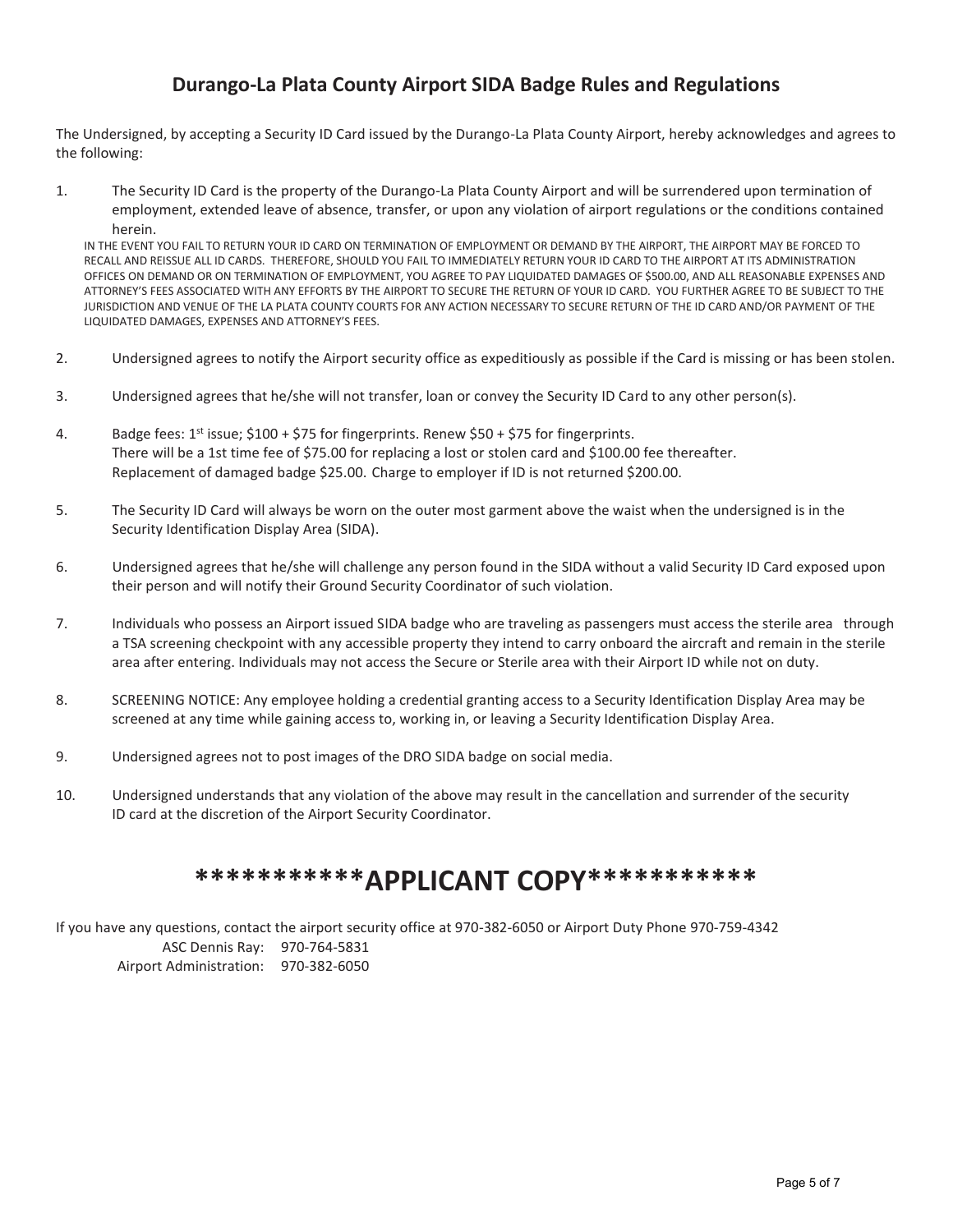# **Durango-La Plata County Airport FINGERPRINT CRIMINAL HISTORY RECORDS CHECK APPLICATION**

| Last Name:   |                               |
|--------------|-------------------------------|
| Middle Name: | Date of Birth<br>(MM/DD/YYYY) |
| First Name:  |                               |

WITHIN THE PAST 10 YEARS, HAVE YOU BEEN CONVICTED OR FOUND NOT GUILTY BY REASON OF INSANITY INVOLVING ANY OF THE FOLLOWING OFFENSES? A "YES" ANSWER FOR ANY OF THE DISQUALIFYING CRIMES WILL BE REASON TO DENY THE ISSUANCE OF IDENTIFICATION MEDIA.

|    | <b>DISQUALIFYING CRIMES</b>                                                                                                                                             | <b>YES</b>   | <b>NO</b> |
|----|-------------------------------------------------------------------------------------------------------------------------------------------------------------------------|--------------|-----------|
| 1. | Forgery of certificates, false marking of aircraft, and other aircraft registration violation; 49 U.S.C. 46306.                                                         |              |           |
| 2. | Interference with air navigation; 49 U.S.C. 46308.                                                                                                                      | $\mathsf{L}$ | $\Box$    |
| 3. | Improper transportation of a hazardous material; 49 U.S.C. 46312.                                                                                                       | H            | □         |
| 4. | Aircraft piracy; 49 U.S.C. 46502.                                                                                                                                       | П            | $\Box$    |
| 5. | Interference with flight crew members or flight attendants; 49 U.S.C. 46504.                                                                                            | П            | □         |
| 6. | Commission of certain crimes aboard aircraft in flight; 49 U.S.C. 46506.                                                                                                |              | $\Box$    |
| 7. | Carrying a weapon or explosive aboard aircraft; 49 U.S.C. 46505.                                                                                                        |              | $\Box$    |
| 8. | Conveying false information and threats; 49 U.S.C. 46507.                                                                                                               | П            | $\Box$    |
| 9. | Aircraft piracy outside the special aircraft jurisdiction of the United States; 49 U.S.C. 46502(b).                                                                     |              | $\Box$    |
|    | 10. Lighting violations involving transporting controlled substances; 49 U.S.C. 46315.                                                                                  | П            | □         |
|    | 11. Unlawful entry into an aircraft or airport area that serves air carriers or foreign air carriers contrary to<br>established security requirements; 49 U.S.C. 46314. | П            | П         |
|    | 12. Destruction of an aircraft or aircraft facility; 18 U.S.C. 32.                                                                                                      |              | $\Box$    |
|    | 13. Murder.                                                                                                                                                             | П            | □         |
|    | 14. Assault with intent to murder.                                                                                                                                      | П            | $\Box$    |
|    | 15. Espionage.                                                                                                                                                          | П            | □         |
|    | 16. Sedition.                                                                                                                                                           | П            | $\Box$    |
|    | 17. Kidnapping or hostage taking.                                                                                                                                       | П            | □         |
|    | 18. Treason.                                                                                                                                                            | П            | $\Box$    |
|    | 19. Rape or aggravated sexual abuse.                                                                                                                                    | П            | $\Box$    |
|    | 20. Unlawful possession, use, sale, distribution, or manufacture of an explosive or weapon.                                                                             |              | $\Box$    |
|    | 21. Extortion.                                                                                                                                                          | П            | $\Box$    |
|    | 22. Armed or felony unarmed robbery.                                                                                                                                    |              | Ш         |
|    | 23. Distribution of, or intent to distribute, a controlled substance.                                                                                                   |              |           |